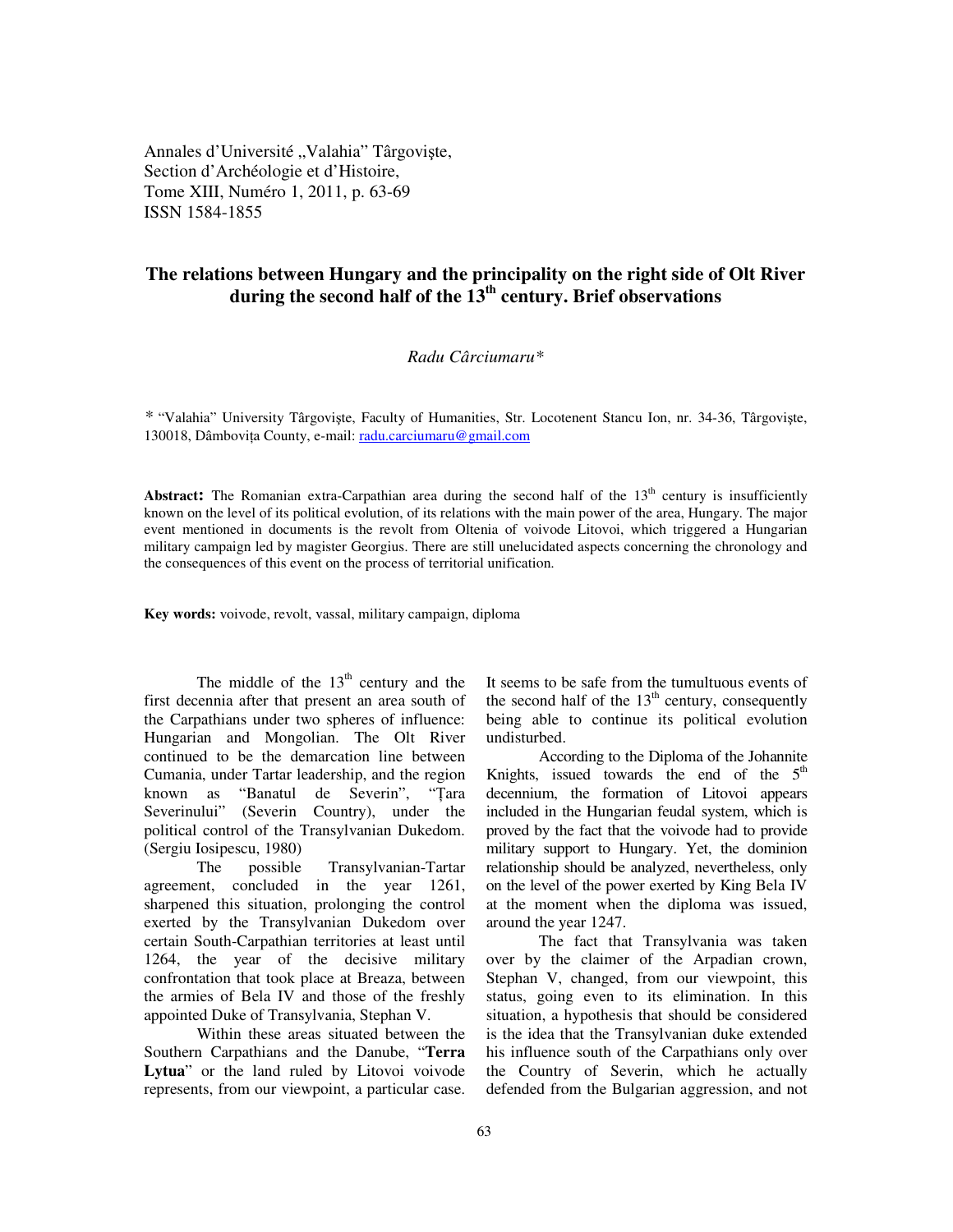over the political formation led by Litovoi.

At the same time, it is not impossible that the principality of Litovoi may have continued to function, maybe rather on a declarative level, in a regime of dependence in relation to Hungary, the tendency of the Arpadian kingdom to pretend to have a series of rights over different formations or zones where its authority had either vanished a long time ago or had never been an effective one being well known (S. Brezeanu, 1999). The closest comparison can be found in the same well-known Johannite Diploma awarded by Bela IV, in which another South-Carpathian principality, that of Seneslau and even the entire Cumania constituted, from the viewpoint of the status of vassalage, an aspiration and not a reality for the Hungarian kingdom.

The dependence may have been limited, in the case of the principality of Litovoi, to the payment of certain financial obligations, especially as one of the reasons, mentioned in documents as well, that led to the military intervention of magister Georgius, during the last decennia of the  $13<sup>th</sup>$  century, was represented by the non-payment of the financial debts to the kingdom.

So, freed from the Hungarian tutorship, the principality of Litovoi, which already included other political structures of a lesser extent, had the possibility of experiencing an ascending trend, accumulating enough power to extend its authority over new territories situated on the right side of Olt River as well.

The enthronement in Hungary of the minor king Ladislau IV in the year 1272 did not bring, from the very first moment, significant changes, as the Hungarian kingdom continued to impose its influence over certain territories south of the Carpathians.

Even since 1274, in the position of ban of Severin, is mentioned the nobleman Ugrinus, who, a year later, will also obtain the dignity of voivode of Transylvania, being plausible among others the hypothesis that the dominion over Făgăraş may have been obtained even before the great Mongolian invasion by the father of Ugrinus, Posa, of the Csak family.\* From this position, the ban of Severin was able to consolidate a certain authority over the extra-Carpathian political formations, especially as, by means of his family, his dominion also covered a part of the Country of Făgăraş (Ţara Făgăraşului) as well (Antal Lucaks, 1999).

The ethnic tensions were going to push Hungary towards a new period of crisis, just as deep as the one recorded after the moment 1241- 1242. The stake was given by the removal of the Cuman nobility from public life, in a context in which the Hungarian dynast himself had Cumanian origins on the side of his maternal relatives. The massive access of the Cumanians among the leadership of the political life had occurred even since the short reign of king Stephan V (1270-1272), married to queen Elisabeth, a noblewoman of Cumanian origin. Her son, Ladislau IV, while he was still minor, continued this process of consolidation of privileges and even adopted the Cumanian lifestyle.

The first signs of the period of political instability are felt, first of all, in Transylvania, where the Saxons of Transylvania, apparently without a clear justification, devastate the town of Alba-Iulia and set the Church of the Holy Archangel Michael on fire. The event is recorded in two documents, of 1277 and 1278, respectively, from which we find out about the destructions caused by the Saxons of Transylvania, the reason of the revolt remaining unclear.\*\* The other moment will occur south of the Carpathians, where the voivode Litovoi annexes certain possessions dependent on the Hungarian State.

The moment when the two actions were triggered (1277 ?) cannot be a random moment; it has to be judged in the context of the war between Hungary and Bohemia\*\* and, why not, even in the context of the revolt of the Bulgarians from the Banat of Macva, against the Hungarian nobility. The document confirms the help provided by Ladislau IV, to the Roman-German king Rudolf I, against Bohemia, and also the fact that the Hungarian army was made up of no less than 16000 Cumanians, a number that is eloquent, in a way, for the balance between the different forces of the kingdom as well.

The considerations concerning voivode Litovoi are, even at present, far from reaching a satisfying level for the historical research. The explanation resides in the fact that the information on this character are extremely scarce, being grouped in two diplomas, emitted

**Tome XIII , Numéro 1 , 2011**  64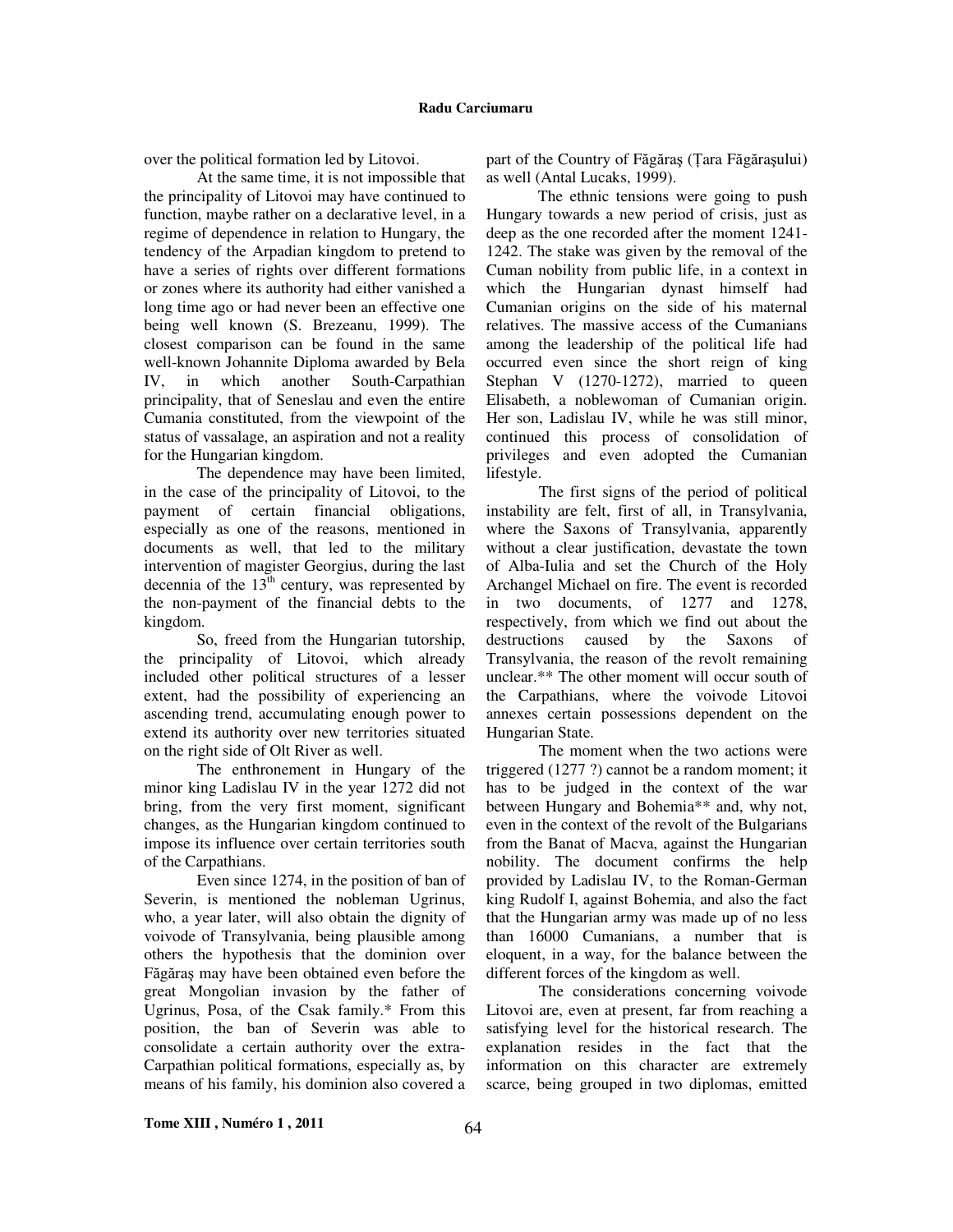## **The relations between Hungary and the principality on the right side of Olt River during the second half of the 13th century. Brief observations**

by the Hungarian Chancery several years after the events occurred. For this reason, in historiography there continues to persist a long series of questions, such as: is voivode Litovoi one and the same person as the Litovoi mentioned in the Diploma of the Johannite Knights three decennia before?; when and under what circumstances did the confrontation between the extra-Carpathian voivode and magister Georgius (the representative of the Hungarian power) exactly take place?; can his action be considered as the first landmark of the territorial unification process in the area south of the Carpathians?; did the Hungarian restoration actually occur "de facto" over the territories annexed by Litovoi?

Concerning the first issue, the hypotheses formulated have not been able to reach a common denominator. The opinions focused on the age of Litovoi can incline the balance in favor of the supporters of the idea the we are dealing with another voivode, bearing the same name, maybe even a direct descendent of the one mentioned as well by the Diploma of the Johannite Knights, by the middle of the  $13<sup>th</sup>$ century. The lack of precise information, confirmed by documents, obliges one to adopt a reserved attitude, which should take into account both of these variants.

Another very important problems that has not yet been fully elucidated is that of the date when Litovoi's revolt and implicitly the punishing action led by magister Georgius occurred.

The Diploma emitted in 1285 by king Ladislau IV confirms only that the action of the voivode south of the Carpathians took place when he was still minor, so during an interval comprised between 1272 and 1278\*\*, the main reason of the conflict being the occupation by Litovoi and his brother of certain territories that belonged to the kingdom.

In general, the Romanian historiography accepted the interval 1277-1279 for the deployment of the Hungarian expedition on the other side of the Carpathians, although the period itself still continues to deal with a series of chronological uncertainties. In this case we have in view two aspects, which cannot be omitted from the framework of our debate.

The first is related to the real age of the

dynast Ladislau IV. Born, according to all the possibilities, in the year 1262, he was no longer a minor at the moment of the conflict with Bohemia (S. Iosipescu, 1980). So, if we respect *ad litteram* the information provided by the document emitted in 1285, then, the action of voivode Litovoi and, implicitly, that of magister Georgius can be looked for also before the year 1278.

The second relevant aspect is represented by the nomination in 1276 of a Hungarian administrative leader for the comitat (country) of Hateg\*\*, territory considered as belonging, for several decennia, to the political formation led by Litovoi. A series of opinions, expressed in the Romanian historiography (Ştefan Pascu, 1971), situate the main confrontation between the two parties in the country of Hateg, based on the fact that in the respective area there is a water, namely Bărbat River, and a village by the same name (the most probable it has been attributed in honor of the Romanian voivode taken prisoner by the Hungarian army, in the very area of this territory). The last decennia have brought into actuality this issue, a new hypothesis being formulated, which indicates as starting point for the expedition of magister Georgius the area of Severin (T. Sălăgean, 2003).

So, it is necessary to highlight that the chronological elements related to the deployment of the Hungarian expedition south of the Carpathians, are not, not even to this day, fully clarified. For this reason, we consider that the actual military action could have taken place even after a series of diplomatic negotiations, covering a shorter or longer period, which finally failed, especially as this could explain, to a certain extent, the ambiguity present in documents concerning the exact date when the event occurred.

By establishing such a context, even the mention of Petru as administrative leader of the comitat of Hateg, at 1276, can be regarded, not necessarily as the direct result of the victory of magister Georgius against Litovoi and Bărbat, but as a response reaction to the aggression triggered by the two against certain areas dependent on the Arpadian crown. It is not impossible that Hateg itself may have been the territory disputed by the two parties, especially that the term used by the document to designate the area over which Litovoi had extended his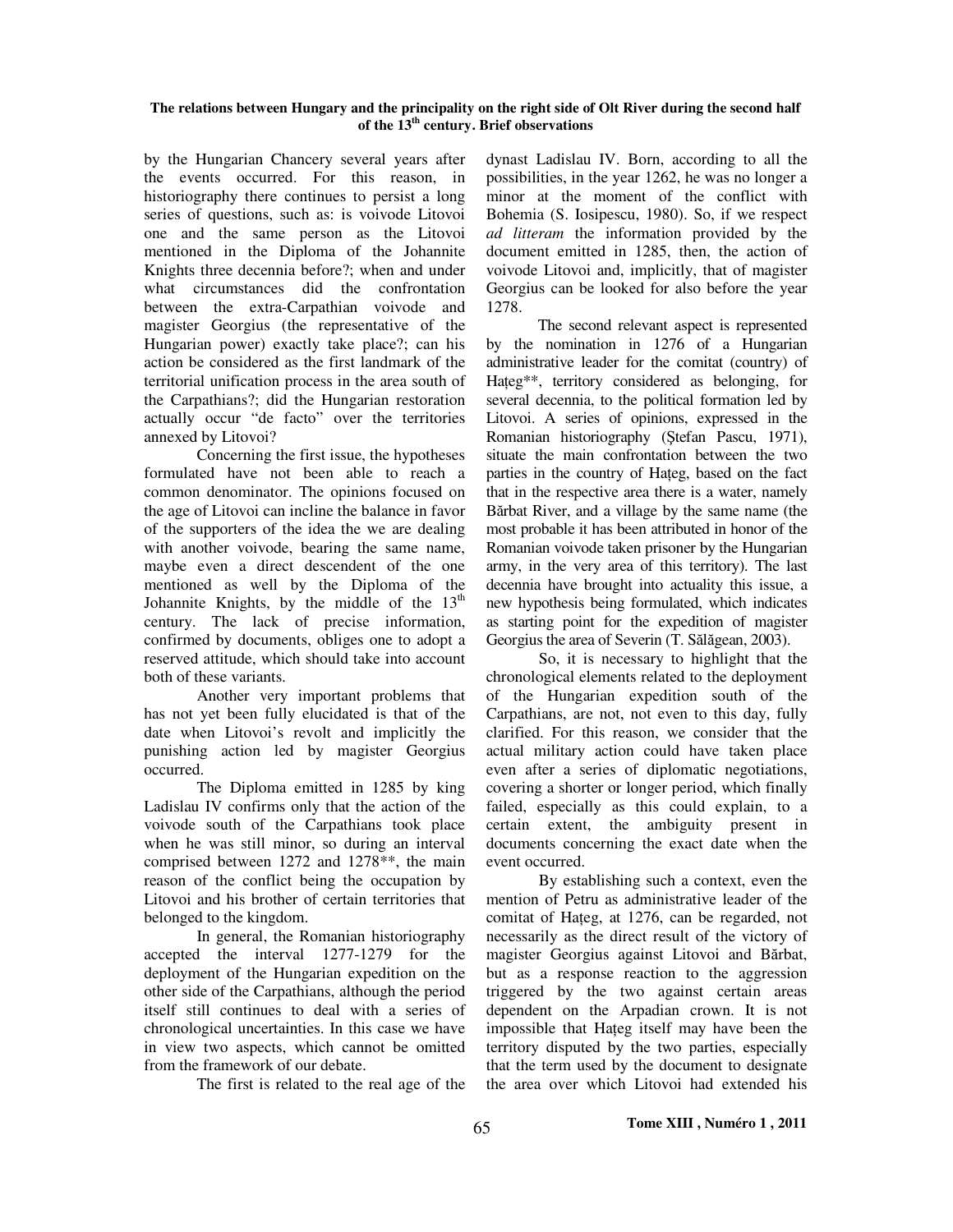#### **Radu Carciumaru**

influence "**ultra alpes**", is quite unclear from a geographic viewpoint.

The action led by magister Georgius is a successful one, at least from the perspective of the military victory that caused as well the death of Litovoi, stopping, in this way, one of the revolt acts begun in the territories from the margin of the kingdom.

In exchange, the political and territorial consequences of the victory obtained on the battlefield seem to be much less significant. Even though both of the leaders of the action of nonsubmission are annihilated, the elite of the local society south of the Carpathians manage to ransom the one remained alive: Bărbat, the brother of the former voivode.

The Hungarian documents do not provide any mentions concerning the sum paid to bring Bărbat back to the extra-Carpathian territories. Even though this seems to have occurred after ample diplomatic negotiations, the financial contribution rather represents a significant war reimbursement, which included the freeing of Litovoi's successor and his reinstallation as leader of the formation south of the Carpathians. The Hungarian authorities do not manifest any particular interest in the territories occupied by Litovoi, which are actually not mentioned precisely. The Hungarian royalty does not seem concerned by recovering these possessions, but rather by obtaining some revenues from them from the vassal Bărbat (T. Sălăgean, 2003).

Important is the fact that the two documents do not refer to any modifications introduced by the Hungarian crown in the formation situated on the right side of Olt, similar to the ones contained in the Diploma of the Johannite Knoghts. The territory annexed by the voivode Litovoi may have been part of those territories entrusted by the royalty, according to the medieval custom, as gift to some noblemen, other than their own subjects. Consequently, if Litovoi had presented the king with the revenues he was entitled to, implicitly recognizing his sovereignty over the respective area, there would have been no more conflict (Aurelian Sacerdoțeanu, 1957).

Both in the document of 1285, as well as in the one of 1288, is presented a relationship of vassalage, rather formal, of the principality of Bărbat, translated in the payment of a tribute, without mentioning any other military or political obligations.\*\*

The fact that there is no precise information on the territories of the kingdom taken over by Litovoi, which had caused the start of the military conflict, can be interpreted as a victory for the extra-Carpathian formation, as an important step in the process of politicoterritorial unification carried out south of the Carpathians.

Going along the same line of reasoning, we can advance the idea that the victory obtained by magister Georgius was not followed by a complete restoration of the Hungarian rights over the area; such an evolution might rely on at least two arguments.

First, a few decennia ago, in the Romanian historiography, there appeared a new theory related to the events in which the south-Carpathian voivode was involved (P. P. Panaitescu, 1969). It tried to prove that Litovoi relied, when triggering his action, on a Tartar military support as well, provided by prince Nogai himself. In our opinion, Litovoi must at least have hoped for a Tartar support, especially as the extension of the power of Nogai becomes a reality from the moment when the bans of Severin disappear from the documents and the Mongolian prince obtains the protectorate of Vidin. The obvious Tartar dominion instituted in the area of the Lower Danube during the second part of the  $13<sup>th</sup>$  century agrees with this hypothesis, especially as, for the abovementioned period, at least on the left side of Olt, the Mongolian influence must have played an important role.

The comparison with the situation of the first decennia of the  $14<sup>th</sup>$  century, when the alliance between Basarab I and the tsar Mihail Şişman may have been completed by a Tartar support, may be perfectly plausible in the present context as well, especially as a less important political formation, such as the one of Litovoi, would have found in the alliance with the Mongolian power the only way of freeing itself from the tutorship of the Hungarian crown. Back then, just like now, the reopening of a conflict with the Golden Horde represented a sufficient reason for Hungary to adopt a compromise solution that would not involve, in the case of the political formation led by Bărbat, anything else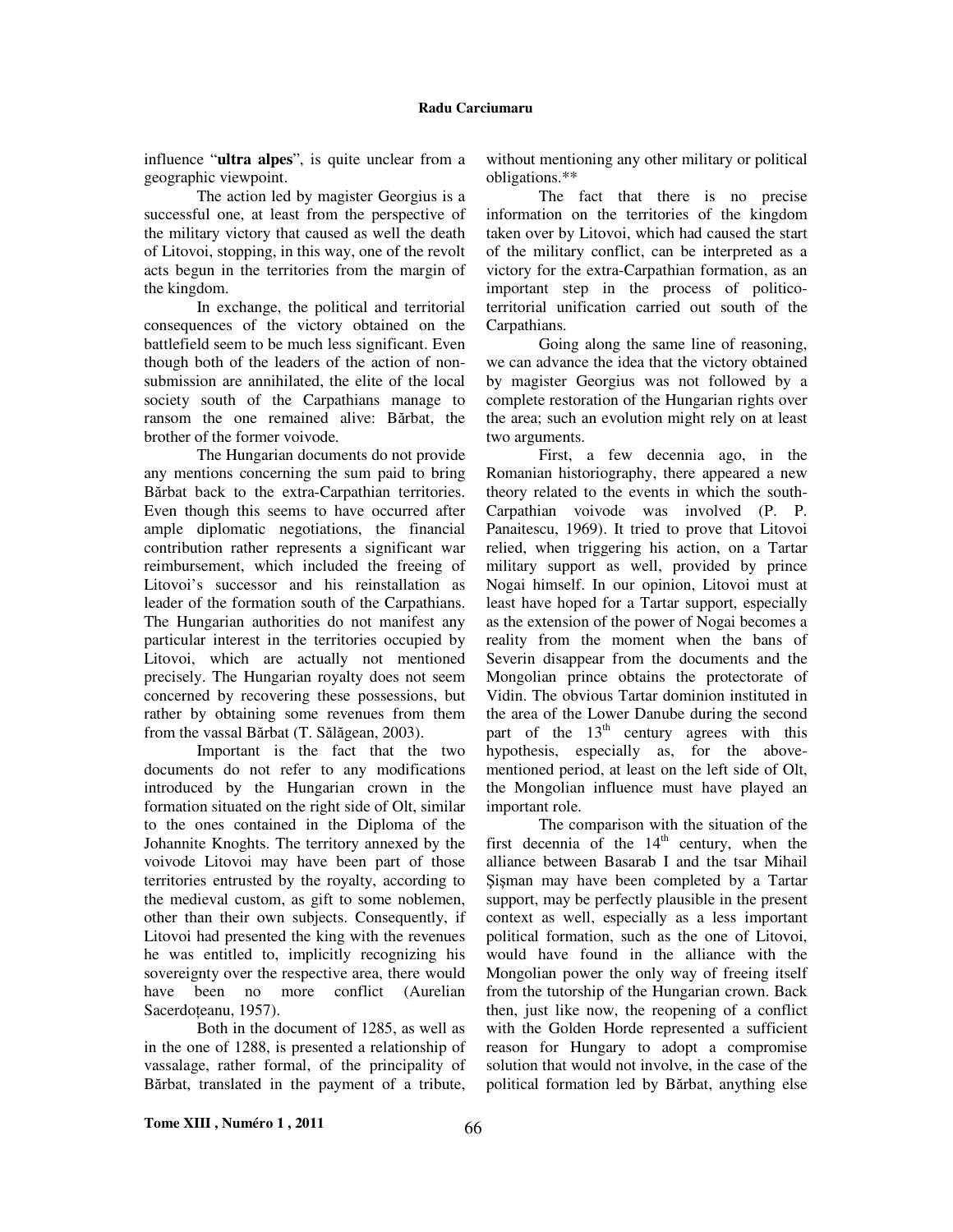## **The relations between Hungary and the principality on the right side of Olt River during the second half of the 13th century. Brief observations**

but the simple recognition of the Hungarian suzerainty.

The second motivation could have been represented by the ample process of decumanization of Hungary, in which a leading role was to be played by the Holy See itself.

The first step was made in the year 1278, when Pope Nicholas III appointed bishop Philip as apostolic envoy of Hungary, Poland, Lodomeria, Galicia, Rama, Croatia, Dalmatia and Cumania.\*\*

Obviously, the main mission this high official had been entrusted with regarded Hungary, but, besides solving the problem of the Cumanians of the kingdom, the apostolic envoy had the task of consolidating Catholicism as well, especially in the margin territories, directly menaced by the Mongolian force. A good example, concerning this duty, was preserved in documents. The letter of Pope Nicholas III to Bishop Philip, of October 7, 1279, highlights the very interest of the papal institution for the former bishopric of Milcovia and for the Franciscan brothers living in the region, as well as the desire of recreating the important local religious forum (G. Moisescu, 1942). It is not impossible that this religious propaganda itself may have postponed the taking of firm measures south of the Carpathians.

The obvious involvement of the Holy See in the internal Hungarian problems is also recorded by several documents, of which we will select three.

The first includes the demand of the sovereign Ladislau IV (probably also as a result of some pressures coming along a religious line) to gather the Cumanian population and to situate in on the middle course of Tisza or around Mureş and Criş on condition that they receive the Catholic religion\*\*. The second act (also dating from 1279) contained a reproach made by Pope Nicholas III against the Hungarian king, who had not respected his oath about the Cumanians. In reality, the context of the arrival of the papal letter was much more serious, the papal nuncio Philip of Fermo had been imprisoned, given in custody to the Cumanians, and even his assassination was plotted. The Hungarian nobility will also take action, by sequestrating the king who in this way sees himself forced to accept the reconciliation with the papal nuncio (Ş. Turcuş, 2001) .

Finally, the last document marked the victory of the papal institution in front of the royal crown, as, within it, Ladislau the Cumanian promised to the apostolic envoy of Hungary that he would execute all the orders of the Holy See against the heretics. The document comes on the background of an older promise made by the mother queen herself, originally a noble Cumanian, to the apostolic envoy, that she would drive away the heretics from her lands. For this reason, it is not impossible that the pressures for the solution of the Cumanian problem may have come, for the Hungarian dynast, starting from the year 1280, from within his own family.\*\*

Such a development naturally imposed the triggering of the military hostilities. The duplicity of the Hungarian king, during the last few years, in front of a Cumanian nobility too little inclined to cede the privileges they had obtained, was preparing such an outcome. About the triggering of the Cumanian revolt within Hungary (the Cumanians being led, according to all possibilities, by duke Oldamyr), as well as on the victory obtained by the royal armies, in the battle from lake Hod (1282) we find out from several donation documents awarded by king Ladislau IV and queen Elisabeth, to the diverse Hungarian noblemen who took part in this war during the period 1283-1285.\*\*

Even after the victory obtained, the serious problems Hungary was faced with did not end. The military success was to bring only a short period of relative peace, interrupted, a few years later, by Ladislau IV himself, who rejected the Catholic religion, adopting the Cumanian lifestyle. A suggestive episode for the political oscillations of the Hungarian king can be found as well in the relationship between the latter and the Transylvanian voivode Roland Borşa. Although he was among the noblemen who contributed the most to the victory from lake Hod, Roland Borşa will be demitted from the leadership of Transylvania, shortly after these events. Reappointed in his former position beginning with 1284, he will enter a new conflict with his sovereign, who replaced him a year later (T. Sălăgean, 2007). Coming back to power in 1288, possibly without the support of the royalty, Roland Borşa will be one of the noblemen who plotted the assassination of Ladislau IV at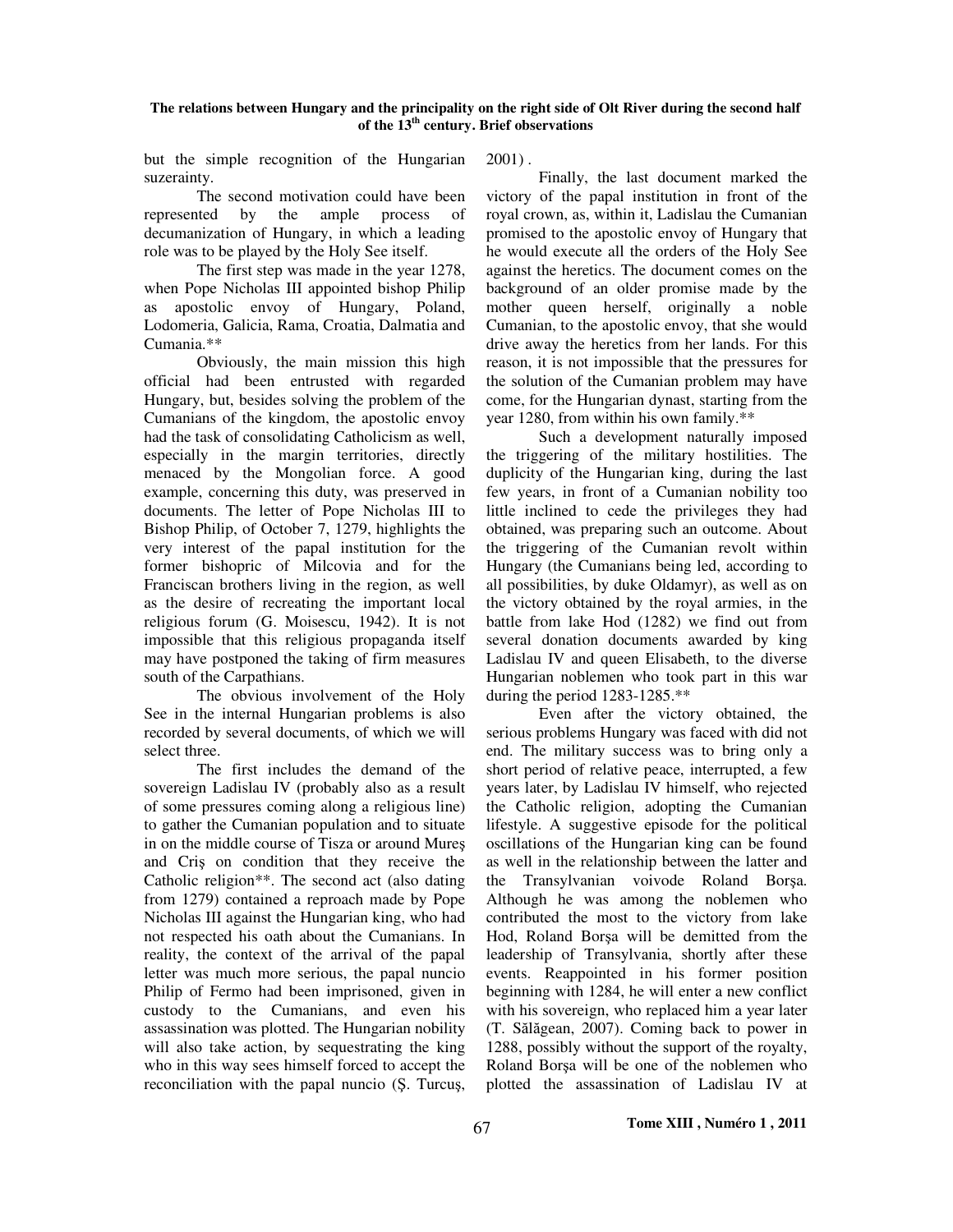Cheresig, in 1290.\*

In the extremely tense context depicted above, we are convinced that the transformations appeared in the extra-Carpathian area did not represent a priority for the kingdom, even under the circumstances of the defeat of the revolt triggered by Litovoi. The mention of the very victory of magister Georgius from the other side of the Carpathians appears in documents only a few years after the actual deployment of the events, which makes us believe that the true impasse was represented by the tension generated by the Cumanian nobility, the entire Hungarian politics being focused on the solution of these conflicts.

The serious internal problems present in Hungary could only have come in support of the political formation led by Bărbat, who consequently benefited of an undisturbed evolution, in the very direction of the accomplishment of the territorial union in the area on the right side of Olt.

So, the Oltenian core, the dynasty Litovoi I-Litovoi II-Bărbat, along with the much vaguer Muntenian core, Seneslau-Tochomerius-Basarab I, were going to give birth to the great principality of Wallachia (Ioan Aurel Pop, 2011). The identification of the evolution of the formation on the right side of Olt River, both internally and in relation to the Hungarian power, remains the key of the deciphering of an essential stage in the process of appearance of the first Romanian Medieval State. A period characterized by documentary scarcity, for the historical writing, means a mixture between real and imaginary, between documentary logic and the use of deductive methods. So, any contribution becomes useful for the reconstruction of such a historical "puzzle". The south-Carpathian territories, during the second half of the  $13<sup>th</sup>$  century, perfectly match these coordinates.

# **Bibliography**

*\*Documente privind istoria României, seria C, Transilvania, veacul XIII* (Documents on the History of Romania, C series, Transylvania, 13th century )*, vol. II (1251 1300), Ed. Academiei, Bucure*ş*ti, 1952, p. 172, 240, 244, 254, 300.* 

\*\**Documente privitoare la istoria românilor culese de Eudoxiu de Hurmuzaki* (Documents on the History of the Romanians gathered by Eudoxiu of Hurmuzaki), vol. I, part 1 (1199-1345), edited by N. Densuşianu, Bucureşti, 1887, pp. 410, 411, 412, 416, 418, 429, 431, 438, 444, 447, 451, 452, 454, 461, 483.

Brezeanu S., 1999, *Model european* ş*i realitate local*ă *în întemeierile statale medievale românesti. Un caz "terra Bazarab"* (European Model and Local Reality in the Creation of the Romanian Medieval States. A Case: "*terra Basarab*"), in the vol. **Romanitatea oriental**ă **în evul mediu** (Oriental Romanity during the Middle Ages), Bucureşti, p. 218-219.

Lukács A., 1999, Ţ*ara F*ă*g*ă*ra*ş*ului în Evul Mediu (secolele XIII-XVI)* (The Country of Făgăras during the Middle Ages: the  $13<sup>th</sup>$ -14<sup>th</sup> centuries), Ed. Enciclopedică, Bucureşti.

Iosipescu S., 1980, *Românii din Carpa*ţ*ii Meridionali la Dun*ă*rea de Jos de la invazia mongol*ă *(1241-1243) pân*ă *la consolidarea domniei a toat*ă Ţ*ara Româneasc*ă*. R*ă*zboiul victorios purtat la 1330 împotriva cotropirii ungare* (The Romanians from the Southern Carpathians at the Lower Danube from the Mongolian Invasion (1241-1243) until the Consolidation of the Dominion of the Entire Walachia. The Victorious War War of the Year 1330 against the Hungarian Invasion), in the vol. "**Constituirea statelor feudale române**ş**ti"** (The Formation of the Romanian Feudal States), Ed. Academiei, Bucureşti, p. 41-95.

Moisescu, G., 1942, *Catolicismul în Moldova pân*ă *la sfâr*ş*itul veacului al XIV-lea* (Catholicism in Moldavia until the End of the 14th Century)**,** Bucureşti.

Panaitescu P. P., *Introducere la istoria culturii române*ş*ti* (Introduction to the History of the Romanian Culture), Bucureşti.

Pascu Ş., 1971, *Voievodatul Transilvaniei*  (The Transylvanian Principality), vol. I, Cluj-Napoca.

Pop I. A., 2011, "*Din mâinile valahilor schismatici…" Românii* ş*i puterea în regatul Ungariei medievale (secolele XIII-XIV)* ("Out of the Hands of the Schismatic Walachians.." The Romanians and Power in the Medieval Hungarian Kingdom)*,* Bucureşti.

**Tome XIII , Numéro 1 , 2011**  68